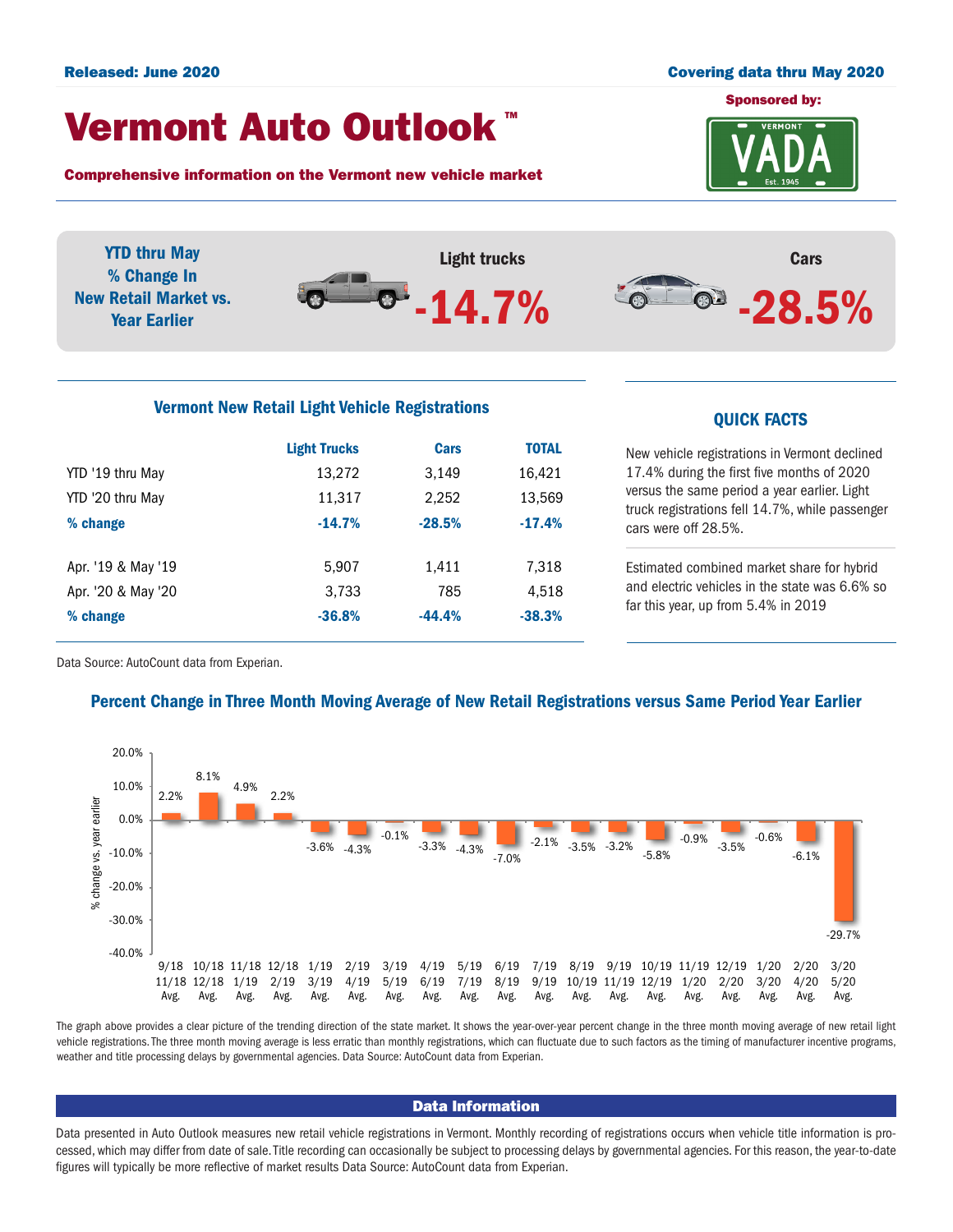#### Page 2 Released: June 2020

| <b>Change in New Retail</b><br><b>Light Vehicle Registrations</b><br><b>YTD 2020 thru May vs.</b><br><b>YTD 2019</b> | <b>DOMESTIC</b><br><b>BRANDS</b> | <b>EUROPEAN</b><br><b>BRANDS</b> | <b>JAPANESE</b><br><b>BRANDS</b> | <b>KOREAN</b><br><b>BRANDS</b> |  |
|----------------------------------------------------------------------------------------------------------------------|----------------------------------|----------------------------------|----------------------------------|--------------------------------|--|
|                                                                                                                      | <b>DOWN</b><br>13.8%             | <b>DOWN</b><br>18.4%             | <b>DOWN</b><br>20.9%             | <b>DOWN</b><br>15.3%           |  |

| Vermont New Retail Car and Light Truck Registrations |                |        |                        |           |                  |                     |          |         |                                      |         |
|------------------------------------------------------|----------------|--------|------------------------|-----------|------------------|---------------------|----------|---------|--------------------------------------|---------|
|                                                      |                |        | April and May Combined |           |                  | <b>YTD thru May</b> |          |         | <b>YTD</b>                           |         |
|                                                      | Number         |        |                        |           |                  |                     |          |         | Market Share (%)                     |         |
|                                                      | of dealers     | 2019   | 2020                   | % chg.    | 2019             | 2020                | % chg.   | 2019    | 2020                                 | Chg.    |
| <b>TOTAL</b>                                         |                | 7,318  | 4,518                  | $-38.3%$  | 16,421           | 13,569              | $-17.4%$ |         |                                      |         |
| Cars                                                 |                | 1,411  | 785                    | $-44.4%$  | 3,149            | 2,252               | $-28.5%$ | 19.2    | 16.6                                 | $-2.6$  |
| Trucks                                               |                | 5,907  | 3,733                  | $-36.8%$  | 13,272           | 11,317              | $-14.7%$ | 80.8    | 83.4                                 | 2.6     |
| <b>Domestic Brands</b>                               |                | 3,151  | 2,081                  | $-34.0%$  | 7,221            | 6,226               | $-13.8%$ | 44.0    | 45.9                                 | $1.9\,$ |
| <b>European Brands</b>                               |                | 521    | 314                    | $-39.7%$  | 1,130            | 922                 | $-18.4%$ | 6.9     | 6.8                                  | $-0.1$  |
| Japanese Brands                                      |                | 3,328  | 1,931                  | $-42.0%$  | 7,431            | 5,880               | $-20.9%$ | 45.3    | 43.3                                 | $-1.9$  |
| Korean Brands                                        |                | 318    | 192                    | $-39.6%$  | 639              | 541                 | $-15.3%$ | 3.9     | 4.0                                  | 0.1     |
| Acura                                                | 1              | $30\,$ | $17\,$                 | $-43.3%$  | 81               | 43                  | $-46.9%$ | 0.5     | 0.3                                  | $-0.2$  |
| Alfa Romeo                                           | 1              | 4      | $\overline{2}$         | $-50.0%$  | $\boldsymbol{9}$ | 5                   | $-44.4%$ | 0.1     | 0.0                                  | 0.0     |
| Audi                                                 | 2              | 79     | 42                     | $-46.8%$  | 197              | 152                 | $-22.8%$ | $1.2\,$ | 1.1                                  | $-0.1$  |
| <b>BMW</b>                                           | 1              | 31     | 14                     | $-54.8%$  | 86               | 57                  | $-33.7%$ | 0.5     | 0.4                                  | $-0.1$  |
| <b>Buick</b>                                         | 9              | 124    | 46                     | $-62.9%$  | 283              | 170                 | $-39.9%$ | 1.7     | $1.3$                                | $-0.5$  |
| Cadillac                                             | 5              | 19     | 10                     | $-47.4%$  | 39               | 34                  | $-12.8%$ | 0.2     | 0.3                                  | 0.0     |
| Chevrolet                                            | 13             | 649    | 557                    | $-14.2%$  | 1,511            | 1,538               | 1.8%     | 9.2     | 11.3                                 | 2.1     |
| Chrysler                                             | 10             | 20     | 8                      | $-60.0%$  | 52               | 25                  | $-51.9%$ | 0.3     | 0.2                                  | $-0.1$  |
| Dodge                                                | 9              | 54     | 35                     | $-35.2%$  | 118              | 88                  | $-25.4%$ | 0.7     | 0.6                                  | $-0.1$  |
| <b>FIAT</b>                                          | 1              | 3      | $\overline{2}$         | $-33.3%$  | 10               | 5                   | $-50.0%$ | 0.1     | 0.0                                  | 0.0     |
| Ford                                                 | 16             | 1,014  | 599                    | $-40.9%$  | 2,339            | 1,888               | $-19.3%$ | 14.2    | 13.9                                 | $-0.3$  |
| Genesis                                              | 1              | 4      | $\mathbf{1}$           | $-75.0%$  | 5                | $\sqrt{2}$          | $-60.0%$ | 0.0     | 0.0                                  | $0.0\,$ |
| GMC                                                  | 9              | 450    | 271                    | $-39.8%$  | 1,038            | 875                 | $-15.7%$ | 6.3     | 6.4                                  | 0.1     |
| Honda                                                | 4              | 587    | 322                    | $-45.1%$  | 1,295            | 956                 | $-26.2%$ | 7.9     | 7.0                                  | $-0.8$  |
| Hyundai                                              | 3              | 109    | 74                     | $-32.1%$  | 223              | 196                 | $-12.1%$ | 1.4     | 1.4                                  | 0.1     |
| Infiniti                                             | $\mathbf 0$    | 6      | $\boldsymbol{0}$       | $-100.0%$ | 11               | 3                   | $-72.7%$ | 0.1     | 0.0                                  | $0.0\,$ |
| Jaguar                                               | $\mathbf 0$    | 4      | $\pmb{0}$              | $-100.0%$ | 8                | $\overline{2}$      | $-75.0%$ | 0.0     | 0.0                                  | 0.0     |
| Jeep                                                 | 9              | 403    | 256                    | $-36.5%$  | 856              | 719                 | $-16.0%$ | 5.2     | 5.3                                  | 0.1     |
| Kia                                                  | 3              | 205    | 117                    | $-42.9%$  | 411              | 343                 | $-16.5%$ | 2.5     | 2.5                                  | 0.0     |
| Land Rover                                           | $\mathbf 0$    | 9      | 3                      | $-66.7%$  | 22               | 20                  | $-9.1%$  | 0.1     | 0.1                                  | 0.0     |
| Lexus                                                | $\mathbf 0$    | 15     | $\pmb{0}$              | $-100.0%$ | 38               | 15                  | $-60.5%$ | 0.2     | 0.1                                  | $-0.1$  |
| Lincoln                                              | 4              | 9      | 12                     | 33.3%     | 35               | 39                  | 11.4%    | 0.2     | $0.3\,$                              | 0.1     |
| Mazda                                                | $\overline{2}$ | 83     | 36                     | $-56.6%$  | 194              | 140                 | $-27.8%$ | 1.2     | 1.0                                  | $-0.1$  |
| Mercedes                                             |                | 35     | 16                     | $-54.3%$  | 84               | 55                  | $-34.5%$ | 0.5     | 0.4                                  | $-0.1$  |
| <b>MINI</b>                                          | 1              | 14     | 4                      | $-71.4%$  | 26               | 9                   | $-65.4%$ | 0.2     | 0.1                                  | $-0.1$  |
| Mitsubishi                                           | $\overline{2}$ | 61     | 47                     | $-23.0%$  | 166              | 160                 | $-3.6%$  | 1.0     | 1.2                                  | 0.2     |
| Nissan                                               | 5              | 385    | 194                    | -49.6%    | 813              | 576                 | $-29.2%$ | $5.0\,$ | 4.2                                  | $-0.7$  |
| Other                                                |                | 16     | 20                     | 25.0%     | 34               | 55                  | 61.8%    | 0.2     | 0.4                                  | 0.2     |
| Porsche                                              | $\mathbf 0$    | 6      | 5                      | $-16.7%$  | 14               | 9                   | $-35.7%$ | 0.1     | 0.1                                  | 0.0     |
| Ram                                                  | 6              | 380    | 269                    | $-29.2%$  | 860              | 793                 | $-7.8%$  | 5.2     | 5.8                                  | 0.6     |
| Subaru                                               |                | 944    | 631                    | $-33.2%$  | 2,245            | 1,820               | $-18.9%$ | 13.7    | 13.4                                 | $-0.3$  |
| Tesla                                                | 0              | 25     | 18                     | $-28.0%$  | 83               | 55                  | $-33.7%$ | 0.5     | 0.4                                  | $-0.1$  |
| Toyota                                               |                | 1,208  | 666                    | $-44.9%$  | 2,570            | 2,130               | $-17.1%$ | 15.7    | 15.7                                 | $0.0\,$ |
| Volkswagen                                           |                | 256    | 187                    | $-27.0%$  | 514              | 470                 | $-8.6%$  | 3.1     | 3.5                                  | $0.3\,$ |
| Volvo                                                | 2              | $77\,$ | 37                     | $-51.9%$  | 151              | 122                 | $-19.2%$ | 0.9     | 0.9                                  | 0.0     |
| Top ten brands are shaded grey.                      |                |        |                        |           |                  |                     |          |         | Source: AutoCount data from Experian |         |

At Auto Outlook, we strive to provide accurate analyses based upon the data available to us. Auto Outlook can make no representation or warranty with respect to the accuracy or completeness of the data we provide or the projections that we make based upon such data. Auto Outlook expressly disclaims any such warranties, and undue reliance should not be placed on any analysis. Auto Outlook undertakes no obligation to revise any forecasts or analyses, whether as a result of any new data, the occurrence of future events, or otherwise.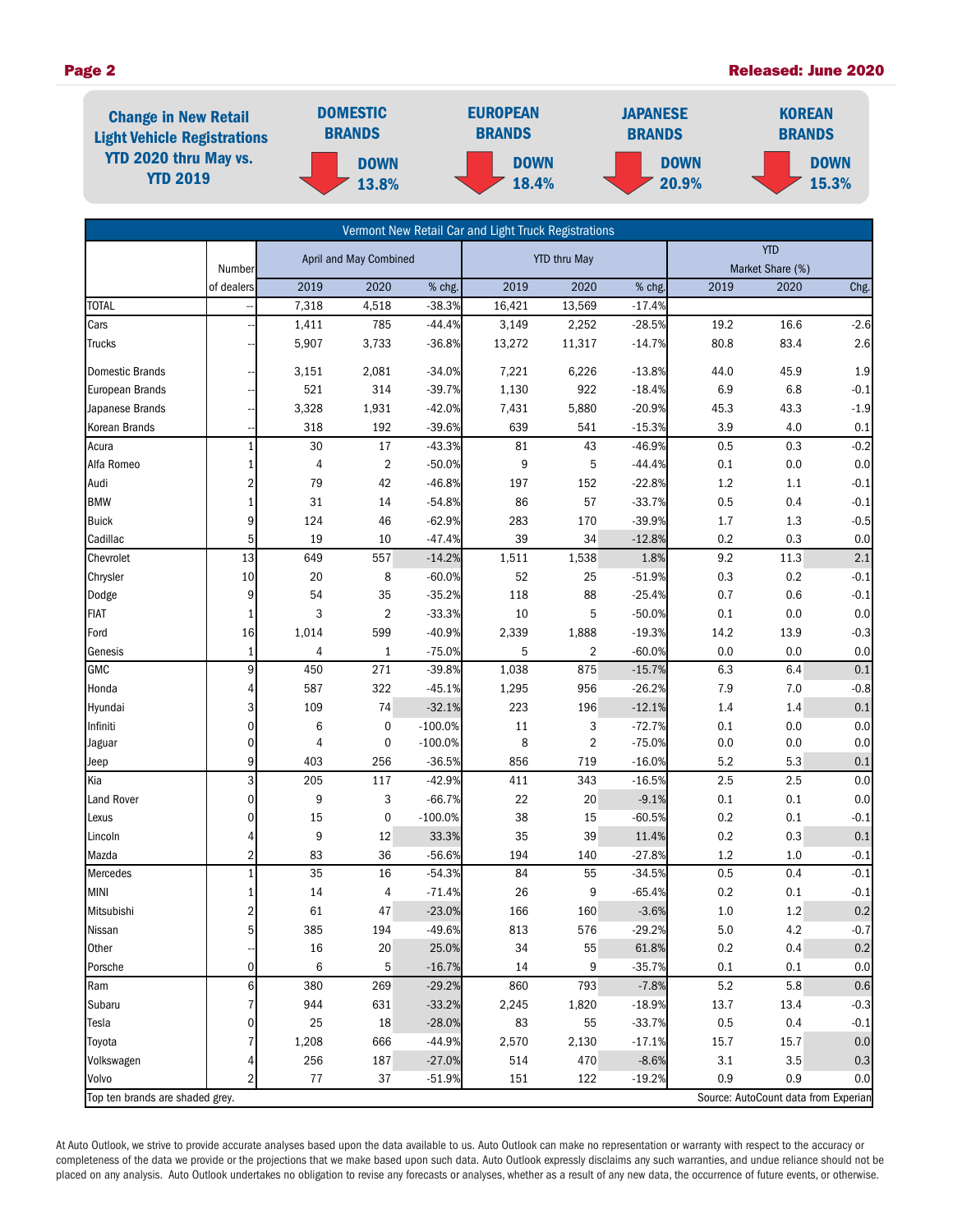

# Percent Change in Brand Registrations YTD 2020 thru May vs. YTD 2019 (Top 25 selling brands)





Vermont and U.S. Market Share YTD 2020 thru May (Top 20 selling brands in state)



Registrations increased for Lincoln and Chevrolet, and declined by less than 10% for Mitsubishi, Ram, and Volkswagen



Toyota, Ford, Subaru, Chevrolet, and Honda were market share leaders in Vermont

Data Source: AutoCount data from Experian.

Attribution notice: Any material quoted must be attributed to Vermont Auto Outlook, published by Auto Outlook, Inc. on behalf of the Vermont Vehicle and Automotive Distributors Association. Data source must also be shown as "Data Source: AutoCount Data from Experian." Please contact the association with any questions or comments regarding the publication.